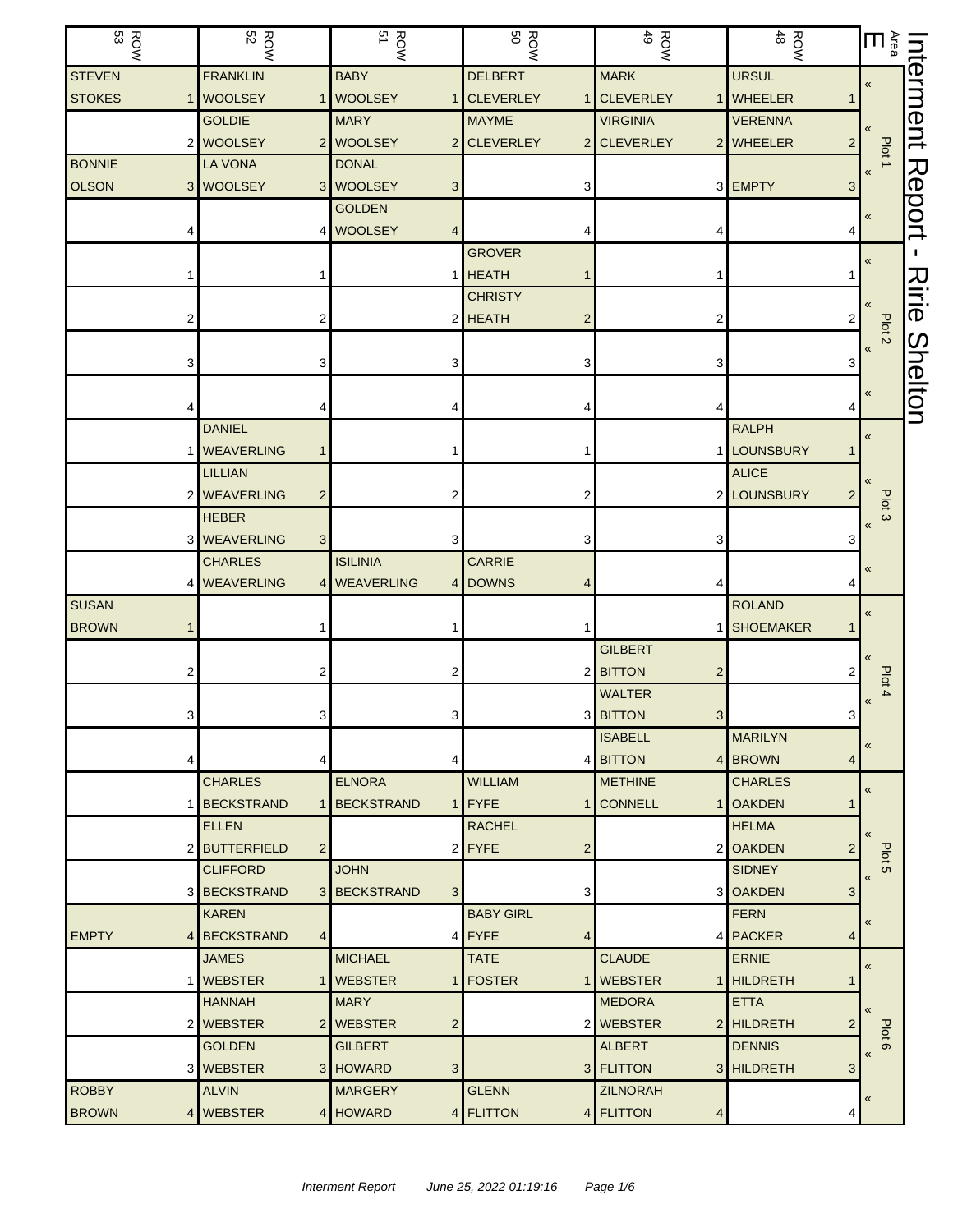| ςg<br><b>ROW</b>           | <b>ROW</b><br>52                                  | <b>ROW</b><br>51                               | <b>ROW</b><br>BOW        | ROW<br>49                     | $\frac{ROW}{48}$              | $\sum_{\tilde{a}}$            | πή            |
|----------------------------|---------------------------------------------------|------------------------------------------------|--------------------------|-------------------------------|-------------------------------|-------------------------------|---------------|
|                            |                                                   | <b>ELIZABETH</b>                               |                          | <b>JOHN</b>                   | <b>ORA</b>                    | «                             | erment        |
|                            |                                                   | 1 HOWARD                                       |                          | <b>HOWARD</b>                 | 1 PEREZ                       |                               |               |
|                            | <b>ANN</b>                                        | <b>WALTER</b>                                  |                          | <b>SARAH</b>                  | (UNMARKED)                    |                               |               |
|                            | 2 HOWARD                                          | 2 HOWARD<br>2                                  | 2                        | <b>HOWARD</b>                 | 2 ZIMMERMAN<br>$\overline{2}$ | Plot 7                        |               |
|                            | <b>GRANT</b>                                      |                                                |                          | <b>JAMES</b>                  | <b>EDWARD</b>                 |                               |               |
|                            | 3 HOWARD<br>3 <sup>1</sup>                        | 3                                              |                          | 3 HOWARD                      | 3 WILLIAMS<br>3               |                               | <b>Report</b> |
| James                      | <b>LEWIS</b>                                      | <b>JOSEPH</b>                                  | <b>ALYS</b>              | <b>ELIZABETH</b>              | <b>FRED</b>                   | $\pmb{\kappa}$                |               |
| WOOD (Reserved) (TR HOWARD |                                                   | 4 HOWARD                                       | 4 MCDERMOTT              | 4 HOWARD                      | 4 ZUMWALT<br>4                |                               |               |
| <b>JACK</b>                | <b>ALBERT</b>                                     | <b>THELMA</b>                                  |                          | <b>JAMES</b>                  |                               | «                             |               |
| <b>HARTNETT</b>            | 1 HOWARD                                          | 1 HOWARD                                       |                          | <b>KALER</b>                  |                               |                               | スミニ           |
|                            | <b>ZILPAH</b>                                     | <b>LELAND</b>                                  | <b>MARY</b>              |                               |                               |                               |               |
|                            | 2 HOWARD                                          | 2 PETERSEN<br>2 <sub>1</sub>                   | <b>KALER</b>             | 2                             |                               | Plot 8                        | ወ             |
|                            | <b>LUCILLE</b>                                    | <b>TREVA</b>                                   |                          | <b>ELLEN</b>                  | <b>NICANOR</b>                | $\ll$                         |               |
|                            | 3 ROBINS                                          | 3 PETERSEN<br>3                                |                          | 3 CLEVERLY                    | 3 ARMIJO<br>3                 |                               | Shelton       |
|                            |                                                   | ANITA BETH P (Reser CATHARINE P (Reserred for) |                          | <b>ELSIE</b>                  |                               |                               |               |
| 4                          | <b>GUEVARA</b>                                    | 4 FORCE                                        |                          | <b>CLEVERLEY</b>              |                               |                               |               |
| <b>CALVIN</b>              | <b>GEORGE</b>                                     | <b>ORIEN</b>                                   | <b>FRANCIS</b>           |                               |                               | «                             |               |
| <b>BARNES</b><br>1         | <b>CLEVERLEY</b>                                  | 1 COOPER<br>1                                  | <b>CLEVERLY</b>          |                               |                               |                               |               |
| <b>SARAH</b>               | <b>HANNAH</b>                                     |                                                | <b>SARAH</b>             |                               |                               |                               |               |
| <b>ANDERSON</b>            | 2 CLEVERLEY<br>$\overline{2}$                     | 2                                              | <b>CLEVERLEY</b><br>2    | 2                             |                               | Plot <sub>9</sub>             |               |
|                            | <b>OLIVER</b>                                     |                                                |                          |                               |                               | $\pmb{\langle} \pmb{\langle}$ |               |
|                            | 3 CLEVERLY<br>3 <sup>1</sup>                      | 3                                              | 3                        | 3                             | 3                             |                               |               |
|                            | <b>LEE</b>                                        |                                                |                          |                               | <b>CASEY</b>                  | «                             |               |
|                            | 4 CLEVERLY<br>4                                   |                                                |                          |                               | 4 HALBROOK                    |                               |               |
|                            | <b>CECILIA</b>                                    | <b>RACHEL</b>                                  |                          |                               | CARL                          | $\pmb{\ll}$                   |               |
|                            | 1 PETERSON                                        | 1 PETERSON<br>1                                |                          |                               | <b>BOLINDER</b>               |                               |               |
|                            | <b>ALVIN</b>                                      | <b>HAKEN</b>                                   |                          | <b>JAMES</b>                  | <b>EDITH</b>                  |                               |               |
|                            | 2 PETERSON                                        | 2 PETERSON<br>2                                | 2                        | <b>CURE</b><br>2 <sub>1</sub> | <b>BOLINDER</b>               | <b>Plot 10</b>                |               |
|                            | <b>RACHEL</b>                                     |                                                |                          |                               |                               | «                             |               |
|                            | 3 <sup>1</sup><br>3 PETERSON                      | 3                                              | 3                        | 3                             | 3                             |                               |               |
|                            | <b>CLARA</b><br><b>PETERSON</b><br>$\overline{4}$ |                                                |                          |                               | 4                             | «                             |               |
| 4<br><b>BRADLEY</b>        | <b>JONATHAN JR</b>                                | 4                                              | <b>DAVID</b>             | 4                             |                               |                               |               |
| JOHNSON                    | 1 DAVIES<br>$\mathbf{1}$                          |                                                | 1 DAVIS                  | 1                             |                               | «                             |               |
|                            | <b>SARAH</b>                                      |                                                | <b>CAROLINE</b>          |                               |                               |                               |               |
| $\overline{2}$             | $\overline{2}$<br><b>DAVIES</b>                   |                                                | 2 DAVIS<br>2             | 2                             | 2                             | $\left\langle \right\rangle$  |               |
| <b>BARRY</b>               |                                                   |                                                | <b>EFFA</b>              |                               |                               | Plot 11                       |               |
| <b>JOHNSON</b><br>3        | 3                                                 |                                                | 3 DAVIS<br>3             | 3                             | 3                             | «                             |               |
|                            | <b>SARAH</b>                                      |                                                | <b>PARLEY</b>            |                               |                               |                               |               |
|                            | 4 DAVIES<br>4                                     |                                                | 4 DAVIS<br>4             | 4                             | 4                             | «                             |               |
|                            | <b>MARY</b>                                       |                                                | <b>CLAUDE</b>            | <b>GEORGE</b>                 | ZANE                          |                               |               |
| 1 I                        | <b>SIMMONS</b><br>$\mathbf 1$                     |                                                | 1 MANN                   | <b>RICHES</b>                 | 1 MANN                        | $\pmb{\kappa}$                |               |
|                            | <b>CLAUDE</b>                                     |                                                | <b>MARY</b>              |                               | <b>NADINE</b>                 |                               |               |
| 2 <sub>1</sub>             | <b>SIMMONS</b><br>$\overline{2}$                  |                                                | 2 MANN<br>$\overline{2}$ |                               | 2 MANN<br>2                   | $\left\langle \right\rangle$  |               |
|                            |                                                   |                                                |                          |                               | <b>BRUCE</b>                  | $P$ lot 12                    |               |
| 3                          | 3                                                 | 3                                              | 3                        |                               | 3 MANN<br>3                   |                               |               |
|                            |                                                   |                                                | <b>ALTA</b>              |                               | <b>FORREST</b>                |                               |               |
|                            | 4                                                 | $\vert 4 \vert$                                | <b>RICHES</b><br>4       |                               | 4 MANN<br>4                   | «                             |               |
|                            |                                                   |                                                |                          |                               |                               |                               |               |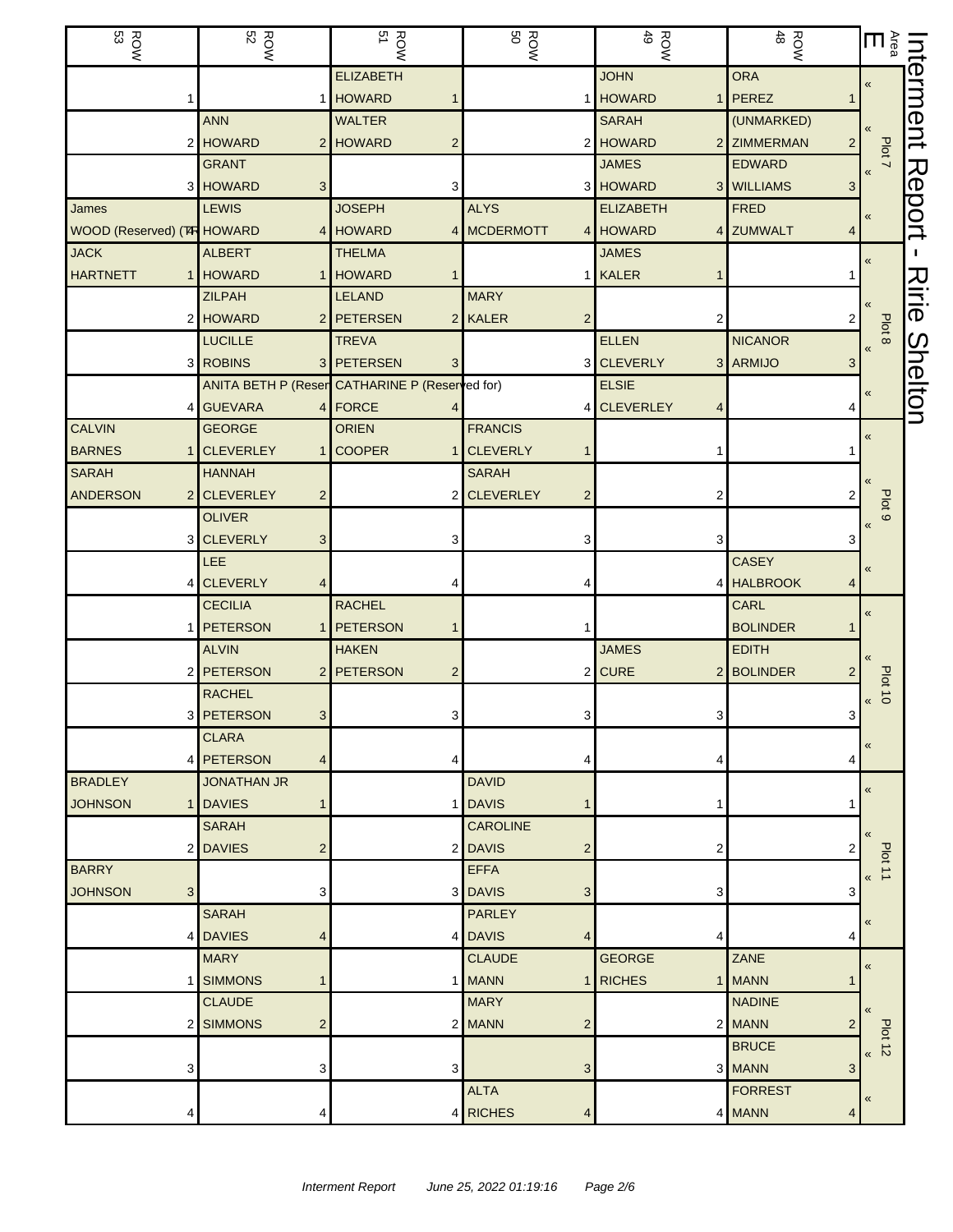| $\frac{ROW}{53}$   | <b>ROW</b><br>52               | <b>ROW</b><br>51           | ROW<br>BOW                    | ROW<br>49                    | ROW<br>48                          | $\sum_{\tilde{a}}$ $\Pi$             | INt            |
|--------------------|--------------------------------|----------------------------|-------------------------------|------------------------------|------------------------------------|--------------------------------------|----------------|
|                    | <b>JONATHAN</b>                | <b>NORMAN</b>              |                               | <b>ALICE</b>                 | <b>GILBERT</b>                     | $\pmb{\ll}$                          | erment         |
|                    | <b>DAVIES</b>                  | 1 HANSEN                   |                               | 1 GARRETT                    | 1 GUDMUNDSON<br>1                  |                                      |                |
|                    | <b>LOUISA</b>                  | <b>PHYLLIS</b>             |                               | LEO                          |                                    |                                      |                |
| $\overline{2}$     | <b>DAVIES</b>                  | 2 HANSEN<br>$\overline{2}$ |                               | 2 GARRETT<br>$\overline{c}$  | 2                                  |                                      |                |
|                    | <b>THOMAS</b>                  | <b>DAVID</b>               |                               |                              |                                    | Plot 13<br>$\overline{\mathbf{K}}$   |                |
| 3                  | <b>DAVIES</b>                  | 3 HANSEN<br>3              | 3                             | 3                            | 3                                  |                                      |                |
| <b>DONNA</b>       |                                |                            | <b>JAMES</b>                  |                              |                                    | «                                    | Report         |
| <b>O'MALEY</b>     |                                |                            | 4 BOWEN                       |                              | 4                                  |                                      |                |
| <b>ROBERT</b>      | <b>DAVID</b>                   |                            |                               |                              | <b>ALBERT</b>                      | $\pmb{\langle} \pmb{\langle}$        |                |
| <b>RICE</b>        | <b>MCFARLAND</b><br>1          |                            |                               |                              | 1 BARNES<br>1                      |                                      |                |
|                    | <b>THOMAS</b>                  |                            |                               |                              | <b>AFTON</b>                       |                                      | Ririe          |
|                    | 2 MCFARLAND<br>$\overline{c}$  | 2                          | 2                             |                              | 2 BARNES<br>2 <sub>1</sub>         |                                      |                |
|                    |                                |                            |                               | <b>CHARLES</b>               | <b>ROBERT</b>                      | Plot 14                              |                |
| З                  | 3                              | 3                          |                               | 3 HAMMAR                     | 3 BARNES<br>3                      |                                      |                |
|                    |                                |                            |                               |                              | <b>RITA</b>                        | «                                    | <b>Shelton</b> |
|                    |                                |                            |                               |                              | 4 BARNES<br>4                      |                                      |                |
|                    | <b>HANEY</b>                   |                            |                               | <b>EDWARD</b>                | <b>RALPH</b>                       | «                                    |                |
|                    | <b>MCFARLAND</b><br>1          |                            |                               | 1 STAUFFER                   | 1 BARNES<br>1                      |                                      |                |
|                    | <b>KATHERINE</b>               |                            |                               | <b>CATHERINE</b>             | <b>PEARL</b>                       |                                      |                |
|                    | 2 MCFARLAND<br>$\overline{c}$  | 2                          |                               | 2 STAUFFER                   | 2 BARNES<br>2                      | Plot                                 |                |
|                    |                                |                            |                               | <b>ANDREW</b>                | <b>MARY LOU</b>                    | $\vec{a}$<br>$\overline{\mathbf{K}}$ |                |
| З                  | 3                              | 3                          |                               | 3 STAUFFER                   | 3 BARNES (RESERVED                 |                                      |                |
|                    |                                |                            |                               | <b>MARY</b>                  |                                    | $\pmb{\ll}$                          |                |
|                    | 4                              |                            |                               | 4 STAUFFER<br>4              | 4                                  |                                      |                |
|                    | <b>JAMES</b>                   |                            |                               | <b>SOPHIE</b>                | <b>WILLIAM</b>                     | «                                    |                |
| 1                  | <b>MORGAN</b><br>1             |                            |                               | <b>THOMSEN</b>               | 1 HULSE<br>1                       |                                      |                |
|                    | <b>RUTH</b>                    |                            |                               | <b>HANS</b>                  | <b>NINA</b>                        |                                      |                |
|                    | 2 MORGAN<br>2                  | 2                          |                               | 2 THOMSEN                    | 2 HULSE<br>2                       | <b>Plot</b>                          |                |
|                    |                                |                            | <b>IRA</b>                    |                              |                                    | $\vec{e}$<br>$\overline{\mathbf{K}}$ |                |
| 3                  | 3                              |                            | 3 SPAULDING<br>3 <sup>1</sup> | 3                            | 3                                  |                                      |                |
|                    |                                | <b>JAMES</b>               | <b>GLADYS</b>                 | <b>DORA</b>                  |                                    | «                                    |                |
| 4                  |                                | 4 BIGHAM<br>4 <sup>1</sup> | SPAULDING                     | 4 THOMSEN<br>4               | 4                                  |                                      |                |
|                    | <b>CASEY</b>                   |                            | <b>CECIL</b>                  | <b>GENEVIEVE</b>             |                                    | «                                    |                |
| 1                  | <b>BOWEN</b><br>1              | 1                          | <b>DROLLINGER</b>             | 1 DROLLINGER<br>$\mathbf{1}$ | 1                                  |                                      |                |
|                    | <b>ETHEL</b>                   |                            | <b>NORMA</b>                  | <b>JACKIE</b>                | <b>WILLIAM</b>                     |                                      |                |
| 2                  | <b>BOWEN</b><br>$\overline{c}$ |                            | 2 DROLLINGER                  | 2 DROLLINGER                 | $2$ DAY<br>2                       | Plot 17                              |                |
|                    | <b>JOY</b>                     |                            | <b>CHARLES</b>                | <b>WILLIAM</b>               | <b>LAURA</b>                       | $\overline{\mathbf{K}}$              |                |
|                    | 3 BOWEN<br>3                   |                            | 3 GRAVES                      | 3 MCCRARY                    | 3 DAY<br>$\ensuremath{\mathsf{3}}$ |                                      |                |
| <b>DANIEL</b>      |                                |                            | <b>DEANN</b>                  | <b>SARAH</b>                 | <b>KARL</b>                        | «                                    |                |
| <b>MOWERY</b><br>4 | 4                              | 4                          | <b>GRAVES</b>                 | 4 MCCRARY                    | $4$ DAY<br>4                       |                                      |                |
|                    |                                | <b>AMMON</b>               | <b>JAMES</b>                  |                              | <b>EDWARD</b>                      | $\pmb{\ll}$                          |                |
|                    |                                | 1 FLANARY                  | 1 RADFORD                     |                              | 1 MOORE<br>1                       |                                      |                |
|                    | <b>FLOYD</b>                   | <b>LOTTIE</b>              | <b>IDA MAY</b>                |                              | LE ORA                             | $\ll$                                |                |
| 2                  | <b>BATTERTON</b>               | 2 JENSON                   | $\overline{c}$<br>2 RADFORD   |                              | 2 MOORE<br>2                       | Plot                                 |                |
|                    | <b>DOROTHY</b>                 | <b>NELS</b>                |                               |                              | <b>VOYAL</b>                       | $\vec{a}$<br>$\overline{\mathbf{K}}$ |                |
| 3                  | <b>BATTERTON</b>               | 3 JENSON<br>3              | 3                             |                              | 3 HARRIS<br>3                      |                                      |                |
|                    | <b>BABY BOY</b>                | <b>MARCIA</b>              | <b>MAY</b>                    | <b>JURNEY</b>                | <b>MARY</b>                        | «                                    |                |
| 4                  | <b>BATTERTON</b>               | 4 JENSON                   | 4 RADFORD                     | 4 CHAPMAN                    | 4 HARRIS<br>4                      |                                      |                |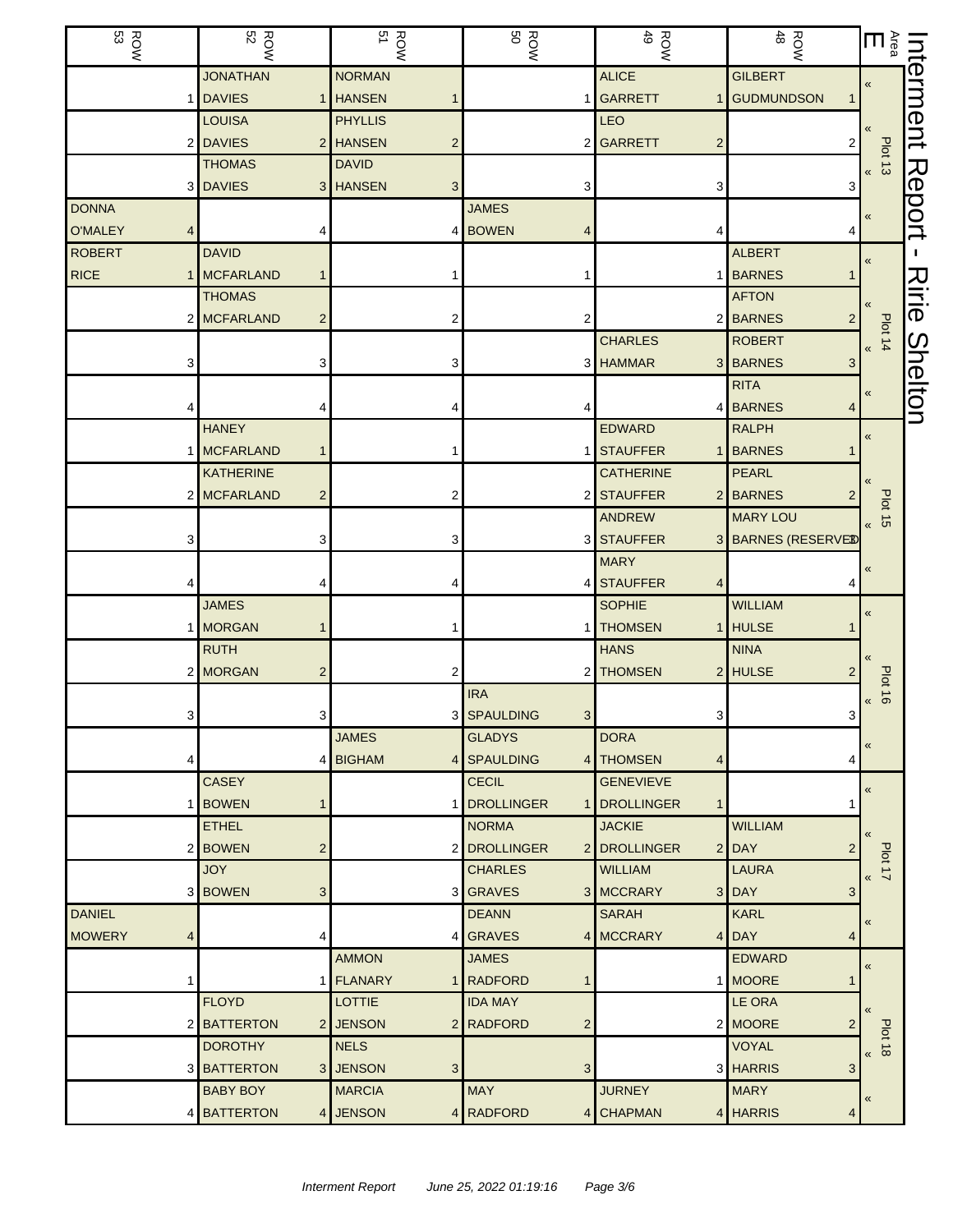| <b>ROW</b><br>59 | <b>ROW</b>                               | ROW<br>57          | <b>ROW</b><br>56 | <b>ROW</b><br>55                   | $\frac{ROW}{54}$          | $\begin{array}{cc} \text{Interment} \ \frac{1}{\sqrt{1+\log n}} & \text{and} \ \frac{1}{\sqrt{1+\log n}} & \text{and} \ \frac{1}{\sqrt{1+\log n}} & \text{and} \ \frac{1}{\sqrt{1+\log n}} & \text{and} \ \frac{1}{\sqrt{1+\log n}} & \text{and} \ \frac{1}{\sqrt{1+\log n}} & \text{and} \ \frac{1}{\sqrt{1+\log n}} & \text{and} \ \frac{1}{\sqrt{1+\log n}} & \text{and} \ \frac{1}{\sqrt{1+\log n}} & \text{and} \ \frac{1}{\sqrt{1+\log n}} & \text{and} \ \frac{1}{$ |                     |
|------------------|------------------------------------------|--------------------|------------------|------------------------------------|---------------------------|----------------------------------------------------------------------------------------------------------------------------------------------------------------------------------------------------------------------------------------------------------------------------------------------------------------------------------------------------------------------------------------------------------------------------------------------------------------------------|---------------------|
|                  | <b>RANSOM</b>                            | <b>REETA</b>       | <b>GEORGE</b>    | <b>BULAH</b>                       | <b>SHERRI</b>             |                                                                                                                                                                                                                                                                                                                                                                                                                                                                            |                     |
|                  | <b>HARRIS</b>                            | <b>HARRIS</b><br>1 | <b>BROWN</b>     | <b>BROWN</b><br>1                  | <b>GREEN</b>              |                                                                                                                                                                                                                                                                                                                                                                                                                                                                            |                     |
|                  | <b>MARTHA</b>                            | <b>JOHN</b>        | <b>CLARA</b>     | <b>TESSIE</b>                      | <b>ERMA</b>               |                                                                                                                                                                                                                                                                                                                                                                                                                                                                            |                     |
|                  | <b>HARRIS</b>                            | 2 HARRIS           | 2 BROWN          | 2 BROWN                            | 2 EDWARDS<br>$\mathbf{2}$ | Plot <sub>1</sub>                                                                                                                                                                                                                                                                                                                                                                                                                                                          |                     |
|                  |                                          |                    | <b>GEORGE</b>    | ARVEL                              | <b>ANDREW</b>             |                                                                                                                                                                                                                                                                                                                                                                                                                                                                            |                     |
|                  | 3                                        |                    | 3 BROWN          | 3 BROWN                            | 3 OLSON<br>3              |                                                                                                                                                                                                                                                                                                                                                                                                                                                                            |                     |
|                  |                                          |                    | <b>ELLEN</b>     | <b>WILLIAM</b>                     | <b>ORA</b>                | $\pmb{\ll}$                                                                                                                                                                                                                                                                                                                                                                                                                                                                |                     |
|                  |                                          |                    | 4 BROWN          | 4 BROWN<br>4                       | <b>OLSON</b><br>4         |                                                                                                                                                                                                                                                                                                                                                                                                                                                                            | Report              |
|                  | <b>EDWIN</b>                             | <b>BEVERLY</b>     |                  | <b>JOHN</b>                        |                           | $\pmb{\ll}$                                                                                                                                                                                                                                                                                                                                                                                                                                                                | T.                  |
|                  | <b>BROWN</b><br>1                        | <b>MILLER</b>      |                  | <b>WOOLSEY</b><br>1                | 1                         |                                                                                                                                                                                                                                                                                                                                                                                                                                                                            |                     |
|                  | <b>MINNIE</b>                            | <b>WILLIAM</b>     |                  |                                    |                           |                                                                                                                                                                                                                                                                                                                                                                                                                                                                            | <b>Nirie</b>        |
|                  | <b>BROWN</b>                             | 2 MILLER<br>2      | 2                | 2                                  | 2                         | Plot <sub>2</sub>                                                                                                                                                                                                                                                                                                                                                                                                                                                          |                     |
|                  |                                          | <b>GLADYS</b>      | <b>SHELDON</b>   |                                    |                           | $\pmb{\langle} \pmb{\langle}$                                                                                                                                                                                                                                                                                                                                                                                                                                              | $\overline{\Omega}$ |
|                  |                                          | 3 MILLER           | 3 WARDLE<br>3    | 3                                  | 3                         |                                                                                                                                                                                                                                                                                                                                                                                                                                                                            |                     |
|                  | <b>JOHN</b>                              |                    | <b>FLORENCE</b>  |                                    |                           | $\pmb{\langle} \pmb{\langle}$                                                                                                                                                                                                                                                                                                                                                                                                                                              | helton              |
|                  | <b>BROWN</b>                             |                    | 4 WARDLE         | 4                                  | 4                         |                                                                                                                                                                                                                                                                                                                                                                                                                                                                            |                     |
|                  | <b>FRANCIS</b>                           | <b>WILLIAM</b>     | <b>ALBERT</b>    | <b>NELLIE</b>                      | <b>REX</b>                | $\pmb{\ll}$                                                                                                                                                                                                                                                                                                                                                                                                                                                                |                     |
|                  | <b>RYSET</b>                             | <b>CARSON</b><br>1 | <b>BROWN</b>     | <b>BROWN</b><br>1                  | <b>BROWN</b><br>1         |                                                                                                                                                                                                                                                                                                                                                                                                                                                                            |                     |
|                  | <b>SARAH</b>                             | <b>SARA</b>        | <b>OLIVE</b>     | <b>EUGENE</b>                      | <b>ROSCO</b>              |                                                                                                                                                                                                                                                                                                                                                                                                                                                                            |                     |
|                  | <b>RYSET</b><br>$\overline{2}$           | <b>CARSON</b>      | 2 BROWN<br>2     | <b>BROWN Jr</b><br>2 <sub>l</sub>  | <b>BROWN</b><br>2         | Plot <sub>3</sub>                                                                                                                                                                                                                                                                                                                                                                                                                                                          |                     |
|                  | <b>THOMAS</b>                            | <b>EUGENE</b>      | <b>LEON</b>      | <b>WAYNE</b>                       | <b>DONNA</b>              | $\overline{\mathbf{K}}$                                                                                                                                                                                                                                                                                                                                                                                                                                                    |                     |
|                  | <b>RYSET</b>                             | 3 CARSON           | 3 BROWN          | 3 LORDS                            | 3 BROWN<br>3              |                                                                                                                                                                                                                                                                                                                                                                                                                                                                            |                     |
|                  | <b>MARY</b>                              | <b>NADINE</b>      |                  | <b>NAIDA</b>                       |                           | $\pmb{\langle} \pmb{\langle}$                                                                                                                                                                                                                                                                                                                                                                                                                                              |                     |
|                  | <b>RYSET</b><br>4                        | <b>CARSON</b><br>4 |                  | 4 LORDS<br>4                       | 4                         |                                                                                                                                                                                                                                                                                                                                                                                                                                                                            |                     |
|                  | <b>JOHN</b>                              |                    | <b>FRANCIS</b>   | <b>FRANCIS</b>                     |                           | $\pmb{\ll}$                                                                                                                                                                                                                                                                                                                                                                                                                                                                |                     |
|                  | <b>HEATH</b>                             |                    | 1 RYSET          | RYSET Jr<br>1                      |                           |                                                                                                                                                                                                                                                                                                                                                                                                                                                                            |                     |
|                  | <b>ADOLPH</b>                            |                    | <b>MARY</b>      | <b>LORNA</b>                       |                           |                                                                                                                                                                                                                                                                                                                                                                                                                                                                            |                     |
|                  | <b>HEATH</b><br>2                        |                    | 2 RYSET          | 2 RYSET<br>2                       | 2                         | Plot 4                                                                                                                                                                                                                                                                                                                                                                                                                                                                     |                     |
|                  |                                          |                    | <b>ENNIS</b>     |                                    |                           | $\pmb{\langle} \pmb{\langle}$                                                                                                                                                                                                                                                                                                                                                                                                                                              |                     |
|                  | 3                                        |                    | 3 BLAKE<br>3     | 3                                  | $\mathbf{3}$              |                                                                                                                                                                                                                                                                                                                                                                                                                                                                            |                     |
|                  |                                          |                    | <b>MARY</b>      |                                    |                           | «                                                                                                                                                                                                                                                                                                                                                                                                                                                                          |                     |
|                  | 4                                        |                    | 4 RYSET<br>4     | 4                                  | 4                         |                                                                                                                                                                                                                                                                                                                                                                                                                                                                            |                     |
|                  | <b>WILLIAM</b>                           |                    |                  | <b>JOHN</b>                        |                           | $\pmb{\ll}$                                                                                                                                                                                                                                                                                                                                                                                                                                                                |                     |
|                  | <b>NEWMAN</b><br>1                       | 1                  |                  | <b>DOWNS</b><br>1                  | 1                         |                                                                                                                                                                                                                                                                                                                                                                                                                                                                            |                     |
|                  | <b>ELIZABETH</b>                         |                    | <b>HANNAH</b>    | <b>MARIE</b>                       |                           |                                                                                                                                                                                                                                                                                                                                                                                                                                                                            |                     |
|                  | $\overline{\mathbf{c}}$<br><b>NEWMAN</b> |                    | 2 DOWNS          | 2 DOWNS<br>$\overline{\mathbf{c}}$ | 2                         | Plot <sub>5</sub>                                                                                                                                                                                                                                                                                                                                                                                                                                                          |                     |
|                  | <b>AMANDA</b>                            |                    | <b>JOHN</b>      | <b>MARY</b>                        |                           | $\overline{\mathbf{K}}$                                                                                                                                                                                                                                                                                                                                                                                                                                                    |                     |
|                  | <b>NEWMAN</b><br>3                       |                    | 3 DOWNS<br>3     | <b>DOWNS</b><br>3                  | 3                         |                                                                                                                                                                                                                                                                                                                                                                                                                                                                            |                     |
|                  |                                          |                    | <b>HATTIE</b>    |                                    | <b>SUSAN</b>              | «                                                                                                                                                                                                                                                                                                                                                                                                                                                                          |                     |
|                  | 4                                        |                    | 4 DOWNS<br>4     |                                    | 4 MILLER<br>4             |                                                                                                                                                                                                                                                                                                                                                                                                                                                                            |                     |
|                  |                                          | <b>MERRITT</b>     | VIRGIL (Wayne)   | <b>SAMUEL</b>                      | <b>HYRUM</b>              | $\pmb{\kappa}$                                                                                                                                                                                                                                                                                                                                                                                                                                                             |                     |
|                  | 1                                        | <b>EGAN</b>        | 1 EGAN<br>1      | <b>BUHLER</b><br>1 <sub>1</sub>    | <b>BROWN</b><br>1         |                                                                                                                                                                                                                                                                                                                                                                                                                                                                            |                     |
|                  |                                          | <b>BETTY</b>       | <b>BEAULAH</b>   | <b>JACQUELYN</b>                   | <b>CLARISSA</b>           | $\overline{\mathbf{K}}$                                                                                                                                                                                                                                                                                                                                                                                                                                                    |                     |
|                  |                                          | 2 EGAN             | 2 EGAN           | 2 BUHLER                           | 2 BROWN<br>2              | Plot 6                                                                                                                                                                                                                                                                                                                                                                                                                                                                     |                     |
|                  |                                          | <b>JOAN</b>        | <b>WAYNE</b>     | <b>DERIC</b>                       | <b>RONALD</b>             | $\overline{\mathbf{K}}$                                                                                                                                                                                                                                                                                                                                                                                                                                                    |                     |
|                  | 3                                        | <b>EGAN</b>        | 3 CLEVERLEY      | 3 CLEVERLEY                        | 3 BROWN<br>3              |                                                                                                                                                                                                                                                                                                                                                                                                                                                                            |                     |
|                  |                                          |                    | <b>BARBARA</b>   | <b>JAMIE</b>                       | <b>WILMA</b>              | «                                                                                                                                                                                                                                                                                                                                                                                                                                                                          |                     |
|                  | 4                                        | $\vert 4 \vert$    | <b>CLEVERLEY</b> | 4 CLEVERLEY                        | 4 BROWN<br>4              |                                                                                                                                                                                                                                                                                                                                                                                                                                                                            |                     |

ı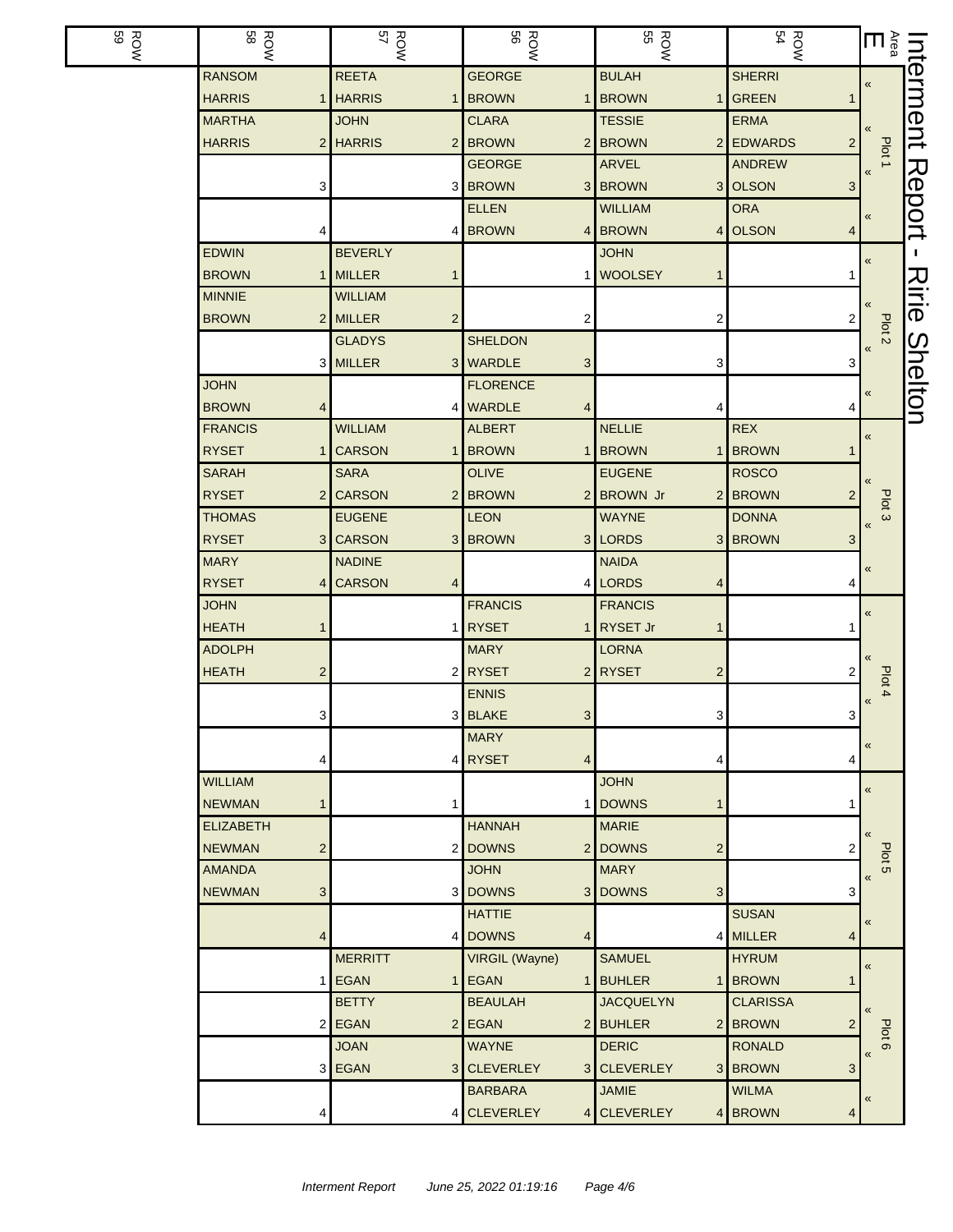| <b>ROW</b><br>59 | <b>ROW</b>                      | ROW<br>57                  | <b>ROW</b>                           | ROW<br>55                 | <b>ROW</b><br>54                 | $\overline{\mathsf{m}}$       | nterment |
|------------------|---------------------------------|----------------------------|--------------------------------------|---------------------------|----------------------------------|-------------------------------|----------|
|                  | <b>FLORA</b>                    | <b>JOHN</b>                | <b>JONATHAN</b>                      | <b>SARAH</b>              | <b>FRANKLIN</b>                  | «                             |          |
|                  | <b>NEWMAN</b>                   | 1 NEWMAN<br>$\mathbf{1}$   | <b>CLEGG</b><br>1                    | <b>BROWN</b><br>1         | <b>HOWARD</b>                    |                               |          |
|                  | <b>JOHN</b>                     | <b>JOSEPHINE</b>           | <b>MYRTLE</b>                        |                           | <b>JOSEPHINE</b>                 |                               |          |
|                  | <b>NEWMAN</b>                   | 2 NEWMAN                   | $2$ CLEGG<br>$\overline{\mathbf{c}}$ |                           | 2 HOWARD<br>2                    | Plot 7                        |          |
|                  | <b>MELVIN</b>                   | <b>ELMER</b>               | <b>WILLIAM</b>                       |                           | PAUL (Reserved)                  |                               |          |
|                  | <b>NEWMAN</b>                   | 3 NEWMAN                   | 3 CLEGG<br>3                         |                           | 3 HOWARD<br>3                    |                               | Report   |
|                  |                                 | <b>JOHN</b>                | <b>EMMA</b>                          |                           | <b>CONNIE</b> (Reserved)         | $\pmb{\langle} \pmb{\langle}$ |          |
|                  |                                 | 4 NEWMAN                   | $4$ CLEGG<br>4                       | 4                         | <b>HOWARD</b><br>4               |                               |          |
|                  |                                 | <b>MARTIN</b>              | <b>ARTHUR</b>                        | <b>ARTHUR</b>             |                                  | «                             | H.       |
|                  |                                 | 1 WYANT                    | 1 LISTER<br>1 <sup>1</sup>           | <b>LISTER</b><br>1        |                                  |                               | スミッ      |
|                  | <b>AMANDA</b>                   | <b>DOT</b>                 | <b>JOSEPH</b>                        | <b>MARGARET</b>           | <b>ERNEST</b>                    |                               |          |
|                  | <b>MCNEALY</b>                  | 2 WYANT                    | 2 LISTER                             | 2 LISTER                  | 2 LAYLAND<br>$\overline{2}$      | Plot 8                        |          |
|                  | <b>JAY</b>                      | <b>SARA</b>                | <b>FOUNTAIN</b>                      | <b>ARTHUR</b>             | <b>BLANCH</b>                    | $\pmb{\langle} \pmb{\langle}$ | Shelton  |
|                  | <b>GILLIES</b>                  | 3 WYANT                    | 3 LISTER                             | 3 LISTER                  | 3 LAYLAND<br>3                   |                               |          |
|                  | <b>LORRAINE</b>                 | <b>MARTIN</b>              | <b>ALMIRA</b>                        | <b>ARTHUR</b>             |                                  | «                             |          |
|                  | <b>GILLIES</b>                  | 4 WYANT                    | 4 LISTER                             | 4 LISTER<br>4             | 4<br><b>GEORGE</b>               |                               |          |
|                  |                                 |                            | <b>JESSE</b>                         | <b>ROBERT</b>             |                                  | $\pmb{\kappa}$                |          |
|                  | 1                               |                            | 1 MCNEIL                             | 1 MCNEIL<br>1             | <b>BARNES</b>                    |                               |          |
|                  |                                 |                            |                                      | <b>DORA</b>               | <b>ERMA</b>                      |                               |          |
|                  | 2                               | 2                          |                                      | 2 MCNEIL<br>2             | <b>PRITCHARD</b><br>2            | Plot <sub>9</sub>             |          |
|                  |                                 |                            | <b>JOSEPH</b><br>3 MCNEIL            | <b>FERRIS</b><br>3 MCNEIL | <b>WILLIAM</b><br>3 PRITCHARD    | $\pmb{\mathcal{R}}$           |          |
|                  | 3<br><b>RUTH</b>                | <b>JULIA</b>               | <b>SARAH</b>                         |                           | 3                                |                               |          |
|                  | <b>KING</b>                     | 4 BATES                    | 4 MCNEIL<br>4                        |                           | 4                                | «                             |          |
|                  | <b>THOMAS</b>                   |                            |                                      |                           | EARL                             |                               |          |
|                  | <b>BARNES</b><br>1              | -1                         | 1                                    |                           | <b>BROWN</b>                     | $\pmb{\kappa}$                |          |
|                  | <b>MARY</b>                     |                            |                                      |                           | <b>ADA</b>                       |                               |          |
|                  | <b>BARNES</b><br>$\overline{2}$ | 2                          | 2                                    | 2                         | <b>BROWN</b><br>2                |                               |          |
|                  |                                 |                            |                                      |                           |                                  | <b>Plot 10</b>                |          |
|                  | 3                               | 3 <sup>2</sup>             | $3\vert$                             | $\mathbf{3}$              | $\mathbf{3}$                     | $\pmb{\mathcal{R}}$           |          |
|                  |                                 |                            |                                      |                           | <b>IDA</b>                       |                               |          |
|                  | 4                               | 4                          | 4                                    | 4                         | <b>KIRBY</b><br>4                | $\pmb{\kappa}$                |          |
|                  |                                 |                            |                                      | <b>MELVIN</b>             | <b>LIN</b>                       |                               |          |
|                  | 1                               | -1                         |                                      | 1 ROBINSON<br>1           | <b>JOHNSON</b><br>1              | $\pmb{\mathcal{R}}$           |          |
|                  |                                 |                            |                                      |                           | <b>MADGE</b>                     | $\pmb{\langle} \pmb{\langle}$ |          |
|                  | 2                               | 2                          | 2                                    | $\overline{2}$            | <b>JOHNSON</b><br>$\overline{c}$ |                               |          |
|                  |                                 | <b>PRUDENCE</b>            |                                      |                           |                                  | Plot 11<br>«                  |          |
|                  |                                 | 3 BARNES<br>3              | 3                                    | 3                         | 3                                |                               |          |
|                  |                                 | <b>JAMES</b>               |                                      | <b>BABY</b>               | <b>WILLIAM</b>                   | «                             |          |
|                  |                                 | 4 BARNES<br>$\overline{4}$ |                                      | 4 BARNES                  | 4 HAACK<br>4                     |                               |          |
|                  | <b>LUCILLE</b>                  | <b>ESSIE</b>               | <b>ETHEL</b>                         | <b>GEORGE</b>             | <b>THOMAS</b>                    | $\pmb{\ll}$                   |          |
|                  | <b>JOHNSON</b>                  | 1 SMITH<br>1               | <b>WADE</b>                          | 1 WADE<br>1 <sup>1</sup>  | <b>SAUTTER</b>                   |                               |          |
|                  | <b>MAUD</b>                     | <b>NYLE</b>                | <b>BABY</b>                          | <b>ELLIS</b>              | <b>DONNA</b>                     | $\pmb{\langle} \pmb{\langle}$ |          |
|                  | <b>JOHNSON</b>                  | 2 LARSEN                   | 2 WADE                               | 2 WADE                    | 2 SAUTTER<br>2                   |                               |          |
|                  | <b>NIELS</b>                    | <b>DORIS</b>               | <b>MARY</b>                          | <b>LENORA</b>             | <b>STEVEN</b>                    | $b$ ot 12                     |          |
|                  | <b>LARSEN</b>                   | 3 LARSEN                   | 3 HANSON                             | 3 WADE<br>3 <sup>1</sup>  | <b>WESTERGARD</b><br>3           |                               |          |
|                  | <b>JAMES</b>                    | <b>ELMER</b>               |                                      |                           |                                  | «                             |          |
|                  | <b>LARSEN</b>                   | 4 CHRISTENSEN<br>4         | 4                                    | 4                         | 4                                |                               |          |
|                  |                                 |                            |                                      |                           |                                  |                               |          |

 $\overline{\phantom{a}}$